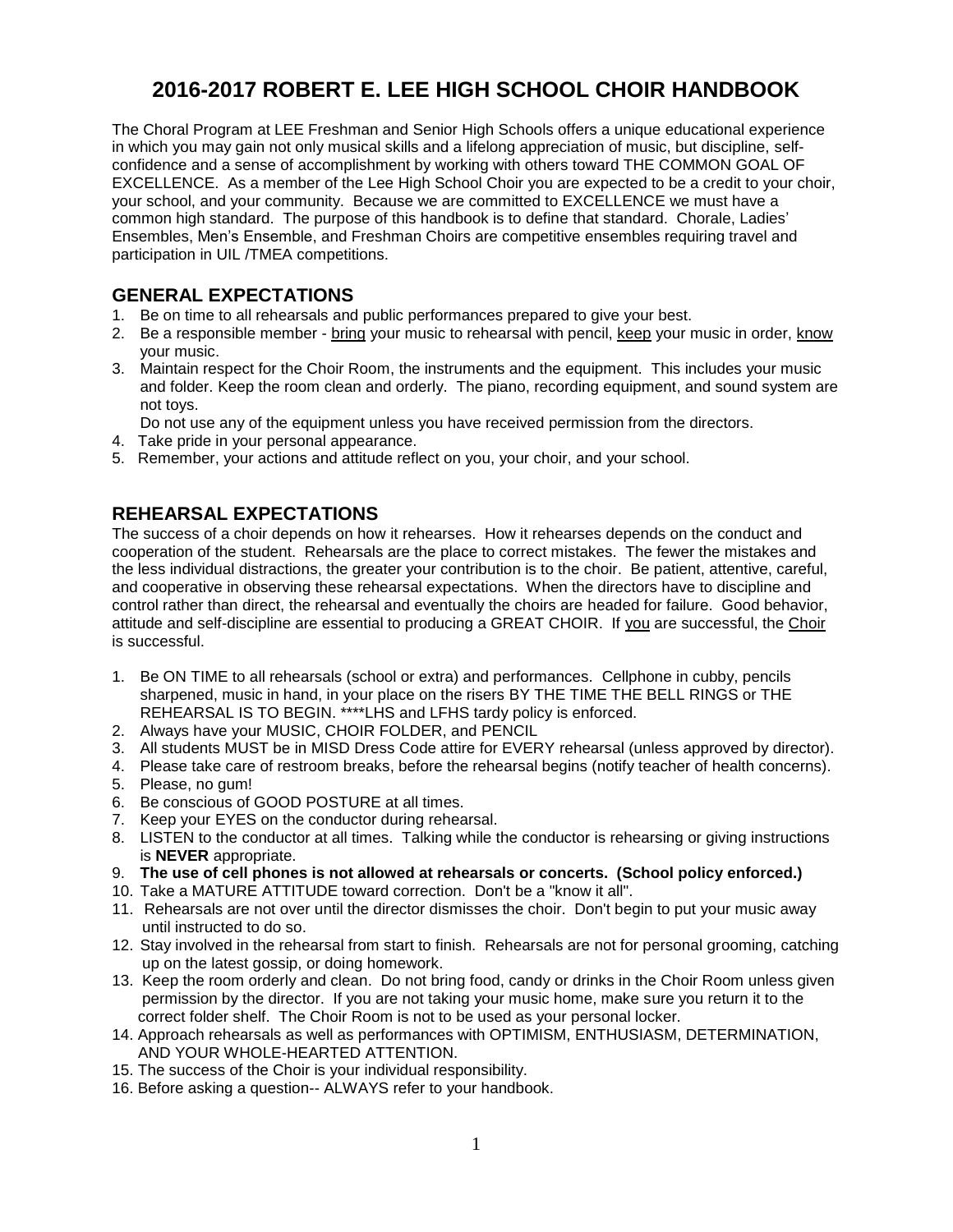## **EXTRA REHEARSALS & CONCERTS**

1. Choir is a performance-based class. Concerts AND rehearsals are required. Every effort is made to schedule concerts and rehearsals around other SCHOOL-related activities. Unfortunately, we cannot schedule around community activities, private lessons or tutorings. Students are expected to keep a calendar, check their email regularly, and inform the Director **IN ADVANCE** of any conflicts.

2. Extra rehearsals are called for all choirs INCLUDING FRESHMEN before major performances. It is the directors' wish to keep these rehearsals to a minimum. Refer to your calendar for these rehearsals & be alert to rehearsals announced in class and email. KEEPING A CALENDAR AND CHECKING YOUR EMAIL IS A MUST!

3. Each choir member is required to attend his or her respective section rehearsal which may meet one to two times a week at the lunch hour, before school, or another agreed upon time. This schedule varies depending on the particular contest or concert.

4. The LHS CHORALE will meet every MONDAY evening for rehearsals (reserve this day). During Contest season the Chorale meets on MONDAY and THURSDAY evenings for Mixed Choir in addition to special clinics.

5. ALL CHOIRS (Freshman Choirs, and Senior High Choirs) meet every MONDAY evening during Contest season. (Contest season begins in February- see calendar and reserve these evenings).

6. All rehearsals and concerts are REQUIRED unless excused IN ADVANCE by the director.

7. Definition of an "EXCUSED ABSENCE" -- Absence resulting from illness, serious illness in the family, or bereavement. A phone call from the PARENT must be submitted to the Director **WELL IN ADVANCE** for review and consultation with the student. In the case of sudden illness, a *parental* phone call should accompany the student's return. *It is the parent's/student's responsibility to clear the absence.*

#### 8. Consequences for an "UNEXCUSED ABSENCE"

- a. 1st Absence- One or more of the following consequences can occur:
	- Loss of performance privileges
	- Loss of tour or trip privileges
	- Parent conference
	- Suspension of rehearsal privileges with alternative class work requirements
	- Loss of letter
	- Chorale/Origin: Reassignment to another ensemble
- b. 2nd Absence
	- Consequences of 1st Absence may be used
- Conference with parent and student to decide continuation or dismissal from the Choir.
- **\*** Any of the above consequences may also be used in a disciplinary capacity.

9. EACH STUDENT'S contribution is crucial to rehearsals and concerts. One student's absence can upset the balance of a rehearsal or the success of a concert. Never lose sight of the importance of your individual contribution to the Choir.

#### *If there is a conflict with a rehearsal or concert, let the Director know WELL IN ADVANCE. School conflicts can almost always be worked out. The key phrase is IN ADVANCE! I.e. Weeks or months in advance – NOT DAYS! COMMUNICATION IS THE KEY!*

## **DEFINITIONS OF "GOOD STANDING" & "ELIGIBILITY"**

1. **"In Good Standing"** means that a student has no unexcused absences and has *POSITIVELY* contributed to the choir in attitude and work ethic.

2. **Academic eligibility** is defined by UIL and MISD. A student must be passing or regain eligibility in all classes to participate in TMEA auditions, 9th Grade Region, UIL contests, Madrigal, Broadway Revue and trips that would take a student out of classes. The Fall concert, Choral Classics, and rehearsals (extra or in class) DO NOT fall under the eligibility guidelines. Eligibility is solely based on the MISD computer generated "failure lists" and "progress reports". *A student cannot fail or regain eligibility between the dates that the lists are published.*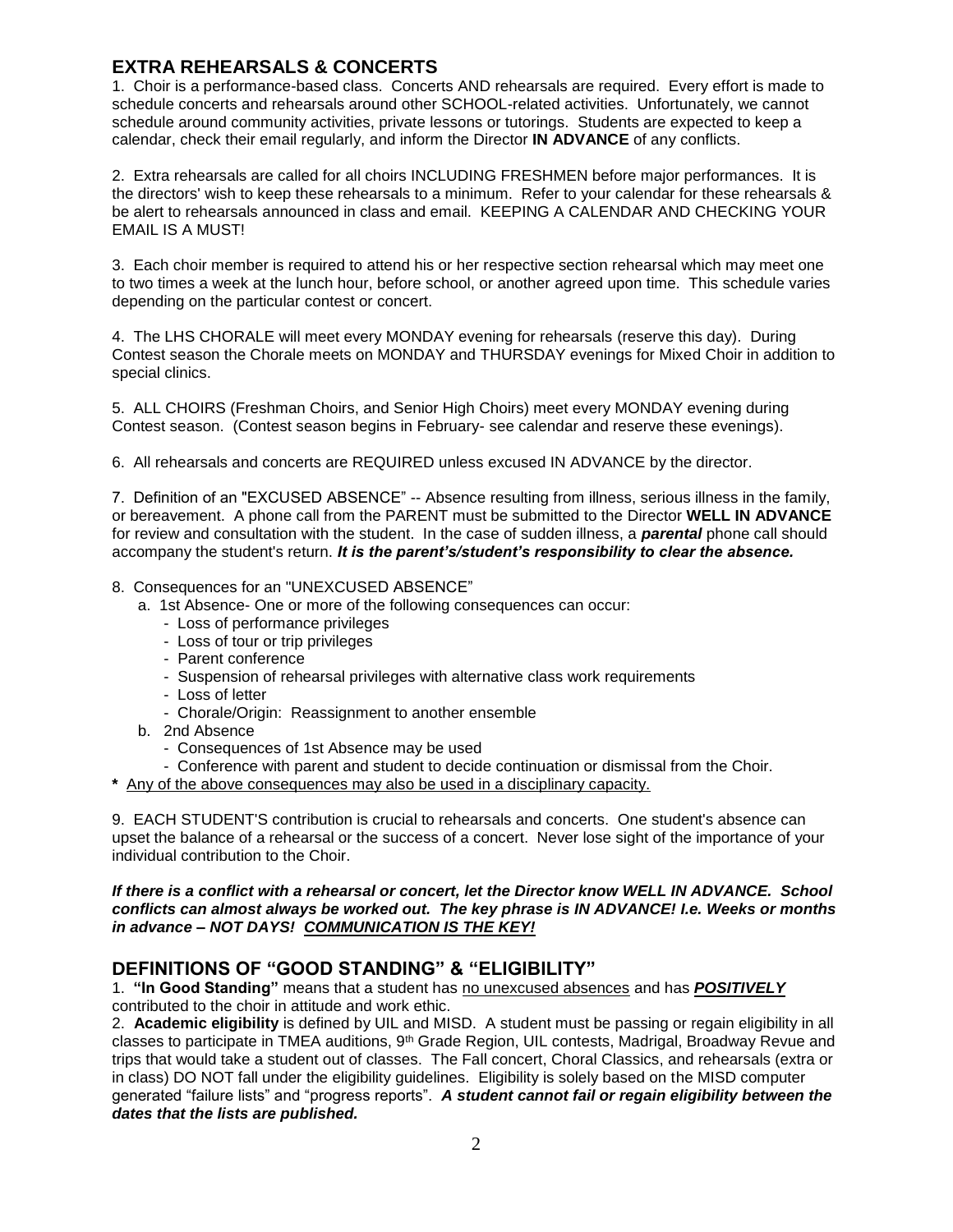## **GRADING POLICY**

Choir is a *performance-based class*. Students earn grades by performing in rehearsals as well as concerts. Concerts and rehearsals cannot be "made up". (See "Extra Rehearsals & Concerts", pg.2) Students will earn grades in the following areas.

- 1. Performances in class by solo and small ensembles
- 2. Sight-reading/Music Theory/ Ear-Training- solo & small ensembles (Performance)
- 3. Attendance to Concerts & Rehearsals
- 4. Focus & Consistency (observable performer characteristics: Facial expression, posture,

attentiveness)

5. Contribution (audible singing- equal partnership)

*\*\*\*\* Please note: Students are video-taped and audio-taped in class and in performance for teaching, evaluating, and publicity purposes.*

## *EVENTS & PERFORMANCES*

#### **ORIENTATION- ALL MEMBERS & PARENTS (September)**

- *1. To insure a student's successful participation in the LHS Choral Program, an orientation is required for all students and their parent(s).* The Orientation provides students and parents the year's calendar, expectations of the Choral program, and an opportunity for questions and answers.
- 2. Student Travel Forms, Uniform Training Rules, Choir Contract, and Assessment Agreement Forms are signed by parents and students at this time.
- 3. In order to participate in the choral program, the student AND parent must attend an orientation. All forms are due **by September 2** in order to participate in the choral program.

#### **FALL CONCERT "Vive Musica!" (September)**

- 1. All choir students (Freshmen & Senior High) participate in the Fall Concert.
- 2. There is no admission charged.
- 3. Formal concert attire is worn.

#### **ALL STATE AUDITIONS-Senior HS (Sept., Nov., Jan.)**

- 1. Members of Chorale and selected Ladies' Ensemble members are expected to prepare and audition for the first level of auditions – REGION. All entrance fees are covered by MISD.
- 2. Students are given rehearsal CD's and music to practice for the auditions.
- 3. If a student advances to the next level, he/she is required to attend rehearsals and learn the music for the next level of competition.
- 4. If a student makes the Region Choir, he/she is required to attend the Clinic/Concert. (See Lettering Policy)
- 5. Refer to your calendar for auditions and performance dates.
- 6. DO NOT SCHEDULE ACT/SAT on Region Clinic & Concert.

#### **FRESHMAN ALL-REGION CHOIR (October)**

- 1. All "academically eligible" freshmen are required to prepare & audition for the 9th Grade Region Choir.
- 2. Entrance fees and music are covered by MISD.
- 3. If a student makes the Region Choir he/she is required to attend the Clinic/Concert.

#### **HOLIDAY REVUE (December)**

- 1. ALL CHOIRS participate.
- 2. Eligibility rules apply. (See **DEFINITIONS OF "GOOD STANDING" & "ELIGIBILITY")**
- 3. Attire is different from choir to choir.
- 4. Admission is charged to defray the costs: sets, costuming, staging, instrumentalists, & dessert. Holiday Revue is not a fund-raiser; it does not make a profit.
- 5. A rehearsal schedule for the week of the show (specific to each choir) will be posted as soon as possible.
- 6. All seating is reserved. Check the calendar for Ticket Night.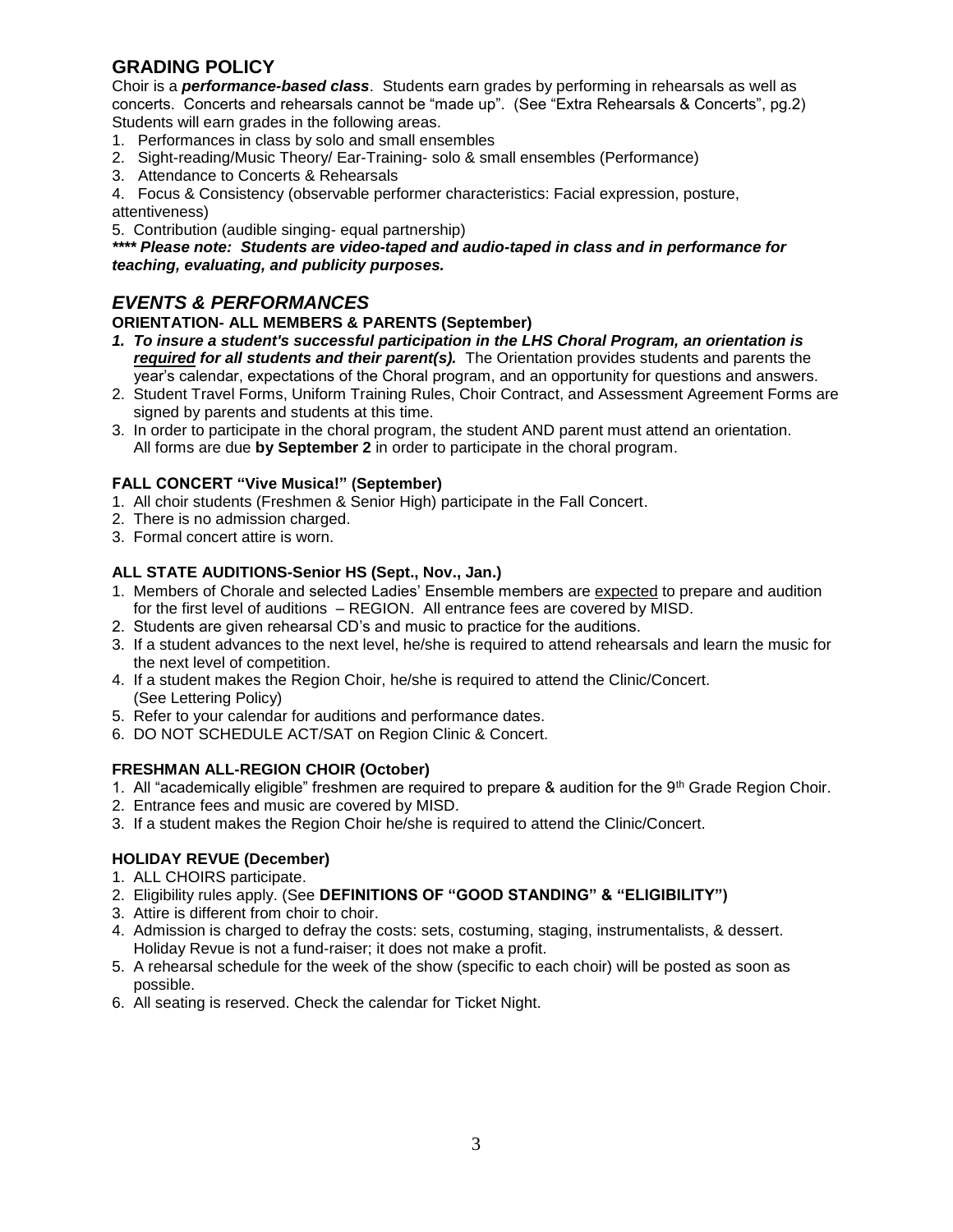#### **RENAISSANCE MADRIGAL DINNER (January-February)**

- 1. **All "academically eligible"** students will participate and perform in the annual Madrigal Dinner. Costumes/uniforms are provided and cleaned for all choirs. The Chorale costumes are costly and students are expected to return the costume in the same condition it was issued. Students are financially liable for any damages.
- 2. Members of the Ladies' Ensemble, Men's Ensemble, and Freshman Choirs are expected to purchase a black long-sleeved turtleneck to be worn with their formal tux pants and vests**. ("Formal Wear".)**
- 3. Admission is charged to cover the cost of the meal, the rental of the hall, sets and props, and costumes. Madrigal is not a fund-raiser, it's an opportunity; it does not make a profit.
- 4. All seating is reserved. Check the calendar for Madrigal Faire (Reservation Night) in January.

### **UIL CONTESTS (Feb. & April)**

- *1. All "academically eligible" students participate* in UIL Concert & Sight-Reading and UIL Solo and Ensemble Contests.
- 2. Freshmen, Ladies' Ensembles & Chorale will participate in an ensemble for Solo & Ensemble Contest at the Director's discretion.
- 3. For Solo & Ensemble Contest Men's Choir will participate in either a solo or ensemble (director's discretion).
- 4. Sunday dress is worn for Solo & Ensemble (See FORMAL WEAR: Additional Concert Attire)
- 5. Concert attire is worn for Concert & Sight-reading.
- 6**. A special contest rehearsal schedule** will be posted for UIL Concert & Sight-reading Contest. During this rehearsal period, the Men's and Women's Choirs (Chorale, Ladies Ensemble, Men's Ensemble, & Freshman Choirs) will rehearse on Monday evenings. Chorale will rehearse on Thursday evenings. There are often one or two UIL Clinics with a guest conductor and a UIL Concert before the Contest. Students are required to participate in all.

#### **SENIOR HIGH CHOIRS SPRING TRIP (March)**

- 1. SENIOR HIGH Choirs will attend an out-of-town retreat at MO Ranch in the Spring semester for the purpose of preparing & performing contest music.
- 2. The cost of the retreat (lodging, meals, and transportation) is covered in the assessment.
- 3. Students must be **"in good standing"** and **"eligible"** to participate.

#### **CHORAL CLASSICS (March)**

- 1. ALL CHOIRS (SR HS & FHS) participate in this concert.
- 2. No admission is charged.
- 3. Formal concert attire is worn.

#### **FRESHMAN CHOIR TRIP- (April)**

- 1. The FRESHMAN Choirs will attend an out-of–town competition
- 2. Students must be **"eligible"** and **"in good standing"** to participate in the trip.
- 3. The cost of the trip is a *portion* of the assessment.

#### **REBEL SING – (May)**

- 1). ALL CHOIRS (JH, FHS, and SR HS) participate in the inaugural concert
- 2. No admission is charged.
- 3). Attire is different from choir to choir
- 4). A dress rehearsal will be scheduled for this event (TBA)

#### **MUSIC AND FOLDERS**

- 1. All concert music is furnished at no expense to the student. (Some music for individual competition must be purchased by the student, i.e. Pre-Area/Area and UIL Solo)
- 2. Music is expensive and students are expected to take care of it. *Music is to be kept in the choir folder at all times. Folders go home for practice or to their slot at the conclusion of every rehearsal/class*
- 3. If music is lost or damaged, the student will pay for the replacement of the music.
- 4. Music left out of the folder or slot and not in its place in the choir room is considered "lost".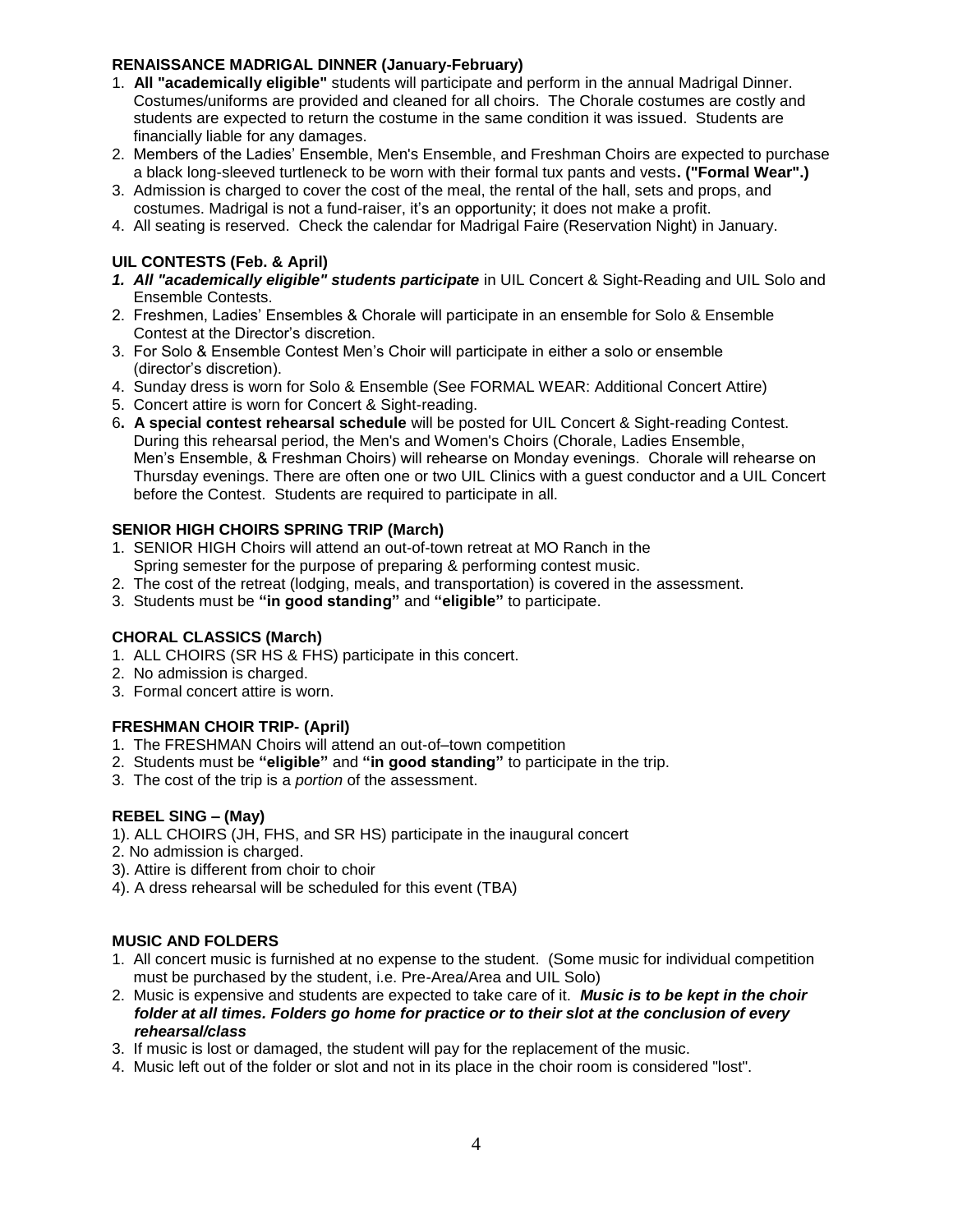## **CONCERT ATTIRE**

All formal wear is the property of the Lee Choir Boosters & Lee Freshman/Senior High School. Part of the assessment covers the maintenance of the formal wear with the exception of the tux shirt and any unusually difficult alterations. Since the formal wear is the property of the Lee Choir Boosters & the School, it will be used for LHS/LFHS Choral performances only. If formal wear is lost or damaged, the student will pay for the replacements.

Formal wear must be fitted as soon as possible. Please listen for announcements and refer to the calendar as to your fitting date and time. *You MUST BE PRESENT for your fitting WITH YOUR DRESS SHOES (see below*).

## **A. LADIES**

- 1. Formal wear includes a maroon formal dress, tux pants (LE), vest (LE), & t- shirt(s).
- *2. CHARACTER SHOES* (your responsibility)
	- a. Uniform black character shoes will be worn by all the ladies.
	- b. A group order will be made. Payment must be made *IN ADVANCE* of the group order.
	- (Cash or money order --more information will follow).
- 3. Accessories
	- a. Small earrings only. No multi-piercings, facial, or tongue piercings.
	- b. Limit other jewelry to a watch and favorite ring- no necklaces, no bracelets or excessive rings.
	- c**.** *No Fingernail polish is to be worn other than natural or clear.*
	- d. Keep hair simple not extravagant- no hair ribbons, bows, or gaudy accessories.
- 4. The formals come to you freshly dry-cleaned. DO NOT ATTEMPT TO WASH OR IRON THE FORMALS, TUX PANTS, BOW TIE OR VEST.
- 5. Freshman Treble, & Ladies' Ensembles will need a black, long-sleeved turtleneck for the Madrigal Dinner.
- 6. Hairstyle & color should be conservative and neat (directors' & school's definition- nothing that would call attention to you on stage.) Hair will be pulled back out of the face, no bangs, no unnatural colors.
- 7. Chorale Ladies: Broadway Revue pants & top

## **B. MEN**

1. Formal attire includes black tuxedo- tux pants, tux shirt, LFHS bow tie & cummerbund, vest & tie (senior high) and choir t-shirt(s).

- 2. The tuxedo shirt must be purchased by the student and is his personal property. A group order for the shirts will be taken to insure the lowest possible price and a uniform shirt.
- 3. Shoes are your responsibility.
	- a. Black DRESS shoes and black socks- no tennis shoes or boots.
	- b. Remember you must be able to dance and stand in these shoes. This means leather soles not rubber.
- 4. Accessories
	- a. NO earrings. No facial or tongue piercings.
	- b. Hairstyle & color should be conservative and neat (directors' & school's definition- nothing that would call attention to you on stage.) Hair will be pulled back out of the face, no bangs, no unnatural colors.
- 5. The tuxes come to you freshly dry-cleaned. DO NOT ATTEMPT TO WASH OR IRON THE TUXEDOS, VEST, OR BOW TIES AND CUMMERBUND.
- 6. Men's Choir and Freshman Men will need a black long-sleeved turtleneck for the Madrigal Dinner.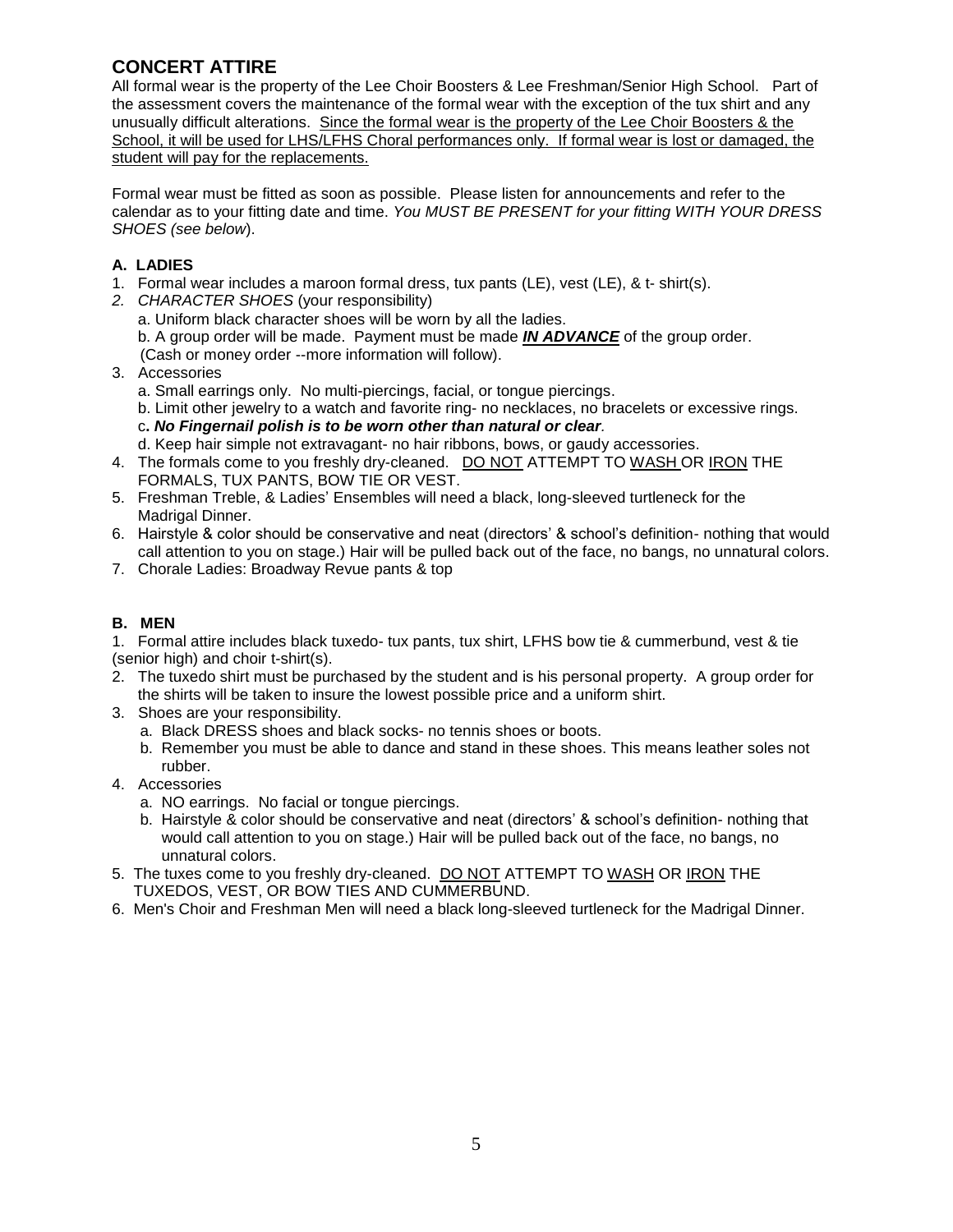## **ASSESSMENT**

*The assessment covers the following costs: use, maintenance, and cleaning of concert formal wear, Broadway Revue costuming, Madrigal costumes, Spring Trip, travel, audition cd's, receptions, and additional music, office supplies, and accompanist & clinician fees not provided by the school budget. Any fundraising monies which exceed the stated assessment by \$100 or more will be applied to the following year's assessment.* 

**WHAT IS AN ASSESSMENT**? In August, plans are made, a budget set for the year, and a student assessment is determined. The Finance Committee compiles a budget which includes expenses for performances, trips, costuming, formal wear, storage fees, scholarships, administrative costs, etc. The budget is approved by the Board of Directors and brought before the club membership for a vote. Traditionally, a large portion of the expenses involve a major trip in the spring. The student assessment is set to cover both a portion of the operating budget as well as the cost of the trip.

Fundraising opportunities are planned to allow any student to raise a portion or the entire assessment amount. A schedule is set, and whether a student is earning their assessment or making payments, it is extremely important that all students remain current Expenses are incurred year-round, so there must be a cash flow for obligations to be met. Equally important is preventing students from the financial bind that could occur when the final amount becomes due. Account statements will be available periodically. Any amount due can be mailed directly to the Booster Club P.O. Box 8473, Midland, TX 79708-8473. We ask each parent to visit with their student and agree together how they will meet this financial goal. You should maintain your own records of your student's fundraising and payments to confirm the accuracy of the club's records. A schedule for the assessment due is provided at choir orientation.

#### **Because the Booster Club is a NON-PROFIT organization, the assessment is NON-REFUNDABLE.**

#### **What's covered by the assessment?** *FRESHMAN SENIOR HIGH*

Spring Trip & Trip shirt Mo Ranch Trip Mo Ranch Trip Maintenance & replacement of formal wear Maintenance & replacement of formal wear

#### **What's not covered by the assessment?** *FRESHMAN SENIOR* **HIGH**

Character Shoes-Ladies Character Shoes-Ladies Black Dress Shoes- Men Black Dress Shoes- Men Black Dress Shoes- Men Tux Shirt Tux Shirt Tux Shirt Tux Shirt Tux Shirt Tux Shirt Tux Shirt Tux Shirt Tux Shirt Tux Shirt Tux Shirt Tux Shirt Tux Shirt Tux Shirt Tux Shirt Tux Shirt Tux Shirt Tux Shirt Tux Shirt Tux Shirt Tux Shirt Tux Shirt Tu Choir T-Shirt

Receptions, staging & props **Madrigal costumes, receptions, staging & props** 

Black long-sleeved turtleneck Black long-sleeved t-neck (Ladies' Men'sEns's) Chorale Ladies (pants & top for Broadway)

### **FUNDRAISING**

Fundraising projects afford the student the opportunity to earn assessment monies. All profits of fundraising monies are credited to the individual students' assessment. Profits of fundraisers average 40% of selling price. All students are expected to participate and make an effort in fundraising.

\*\**No student will be denied participation because of lack of funds, but ALL students are expected to make an effort to the very best of their abilities*. Students who make no effort or attempt to fundraise will not travel on special trips.

#### **A. Booster Club Memberships** (August-Sept.)

- **1. ALL CHOIRS** participate
- 2. Parents are strongly encouraged to join.
- 3. All memberships receive advance publicity of all events and listing in concert program.
- 4. Students receive 100% of monies.
- B. See Fundraising Handout at Orientation(s) for specific projects.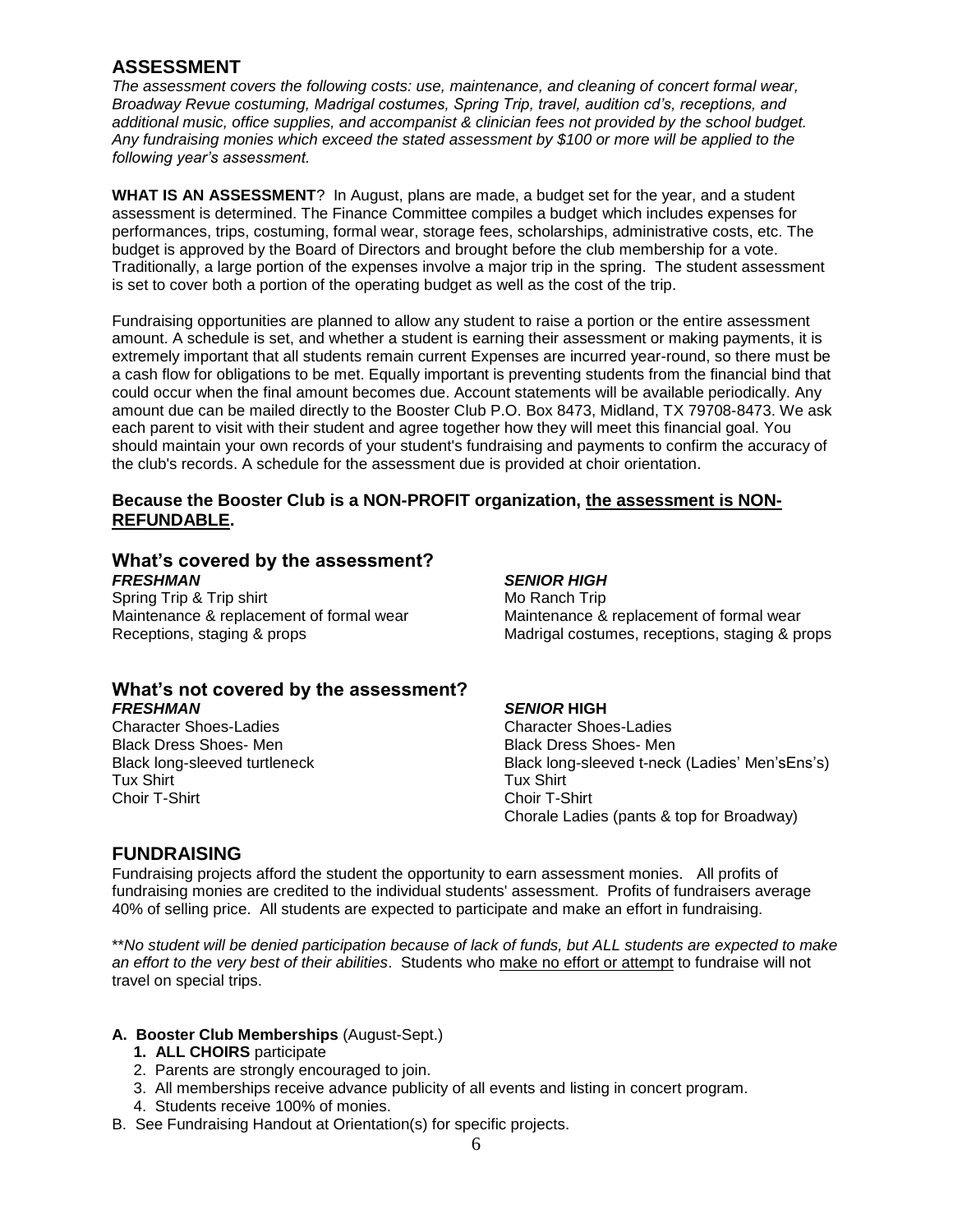## **LETTERING POLICY-Senior High Only**

In order to "letter" in Choir a student must:

*-Must be a member in "good standing"* -Compete in Region Choir auditions (for a major award- jacket or blanket) -Perform in the Region Concert & Clinic (if selected for Region Choir) -Participate in UIL Solo & Ensemble Contest -Compete in UIL Concert & SR Contest -Participate in all concerts, productions, and rehearsals -Choir Community Service (5 hours) *-No unexcused absences*

## **SCHEDULE CHANGE POLICY**

Membership in the choir is not only an honor but carries with it a responsibility to the entire Choir. As a member of the choir the student makes a commitment to participate in all activities throughout the year. As the choirs are auditioned and carefully balanced according to voice parts, a student who does not complete the year affects the entire choir.

*Therefore, if a student chooses not to fulfill his or her obligation and commitment, the following procedure will be observed in this order before any changes in schedule*:

- 1. Required Student/parent conference with Mr. Davis OR Mrs. Cheatham (LFHS)
- 2. Required Student/director/counselor conference
- 3. Music and formal wear turned in
- 4. Assessment and fundraising obligations cleared
- 5. Drop slip signed by Mr. Davis OR Mrs. Cheatham (LFHS)
- 6. Schedule change initiated